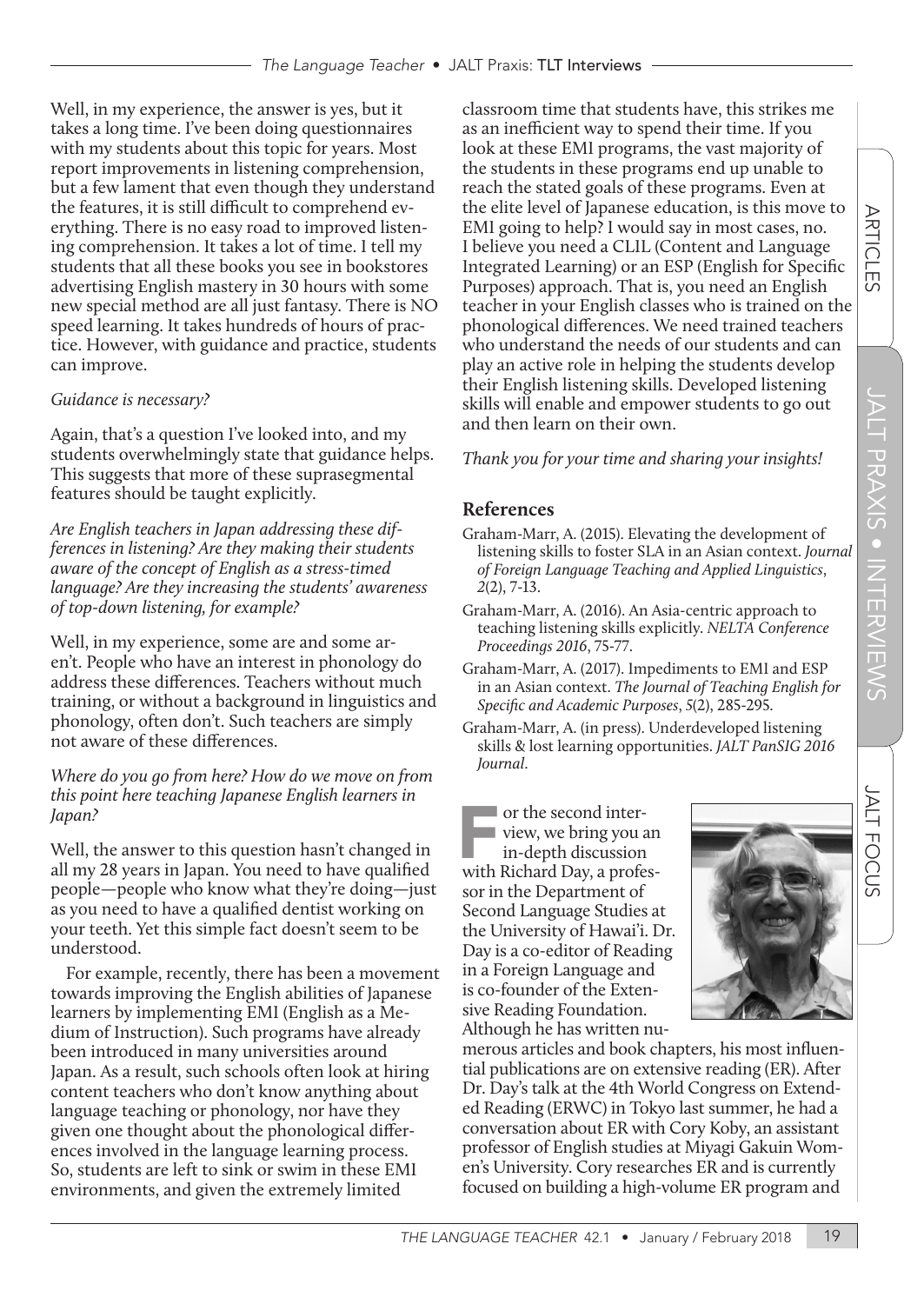studying the affective factors that promote positive reading habits. He also serves as Sendai Chapter president for JALT. To the second interview!

# An Interview with Richard Day

*Cory Koby: Thank you for taking the time to sit with me today. I will start by following up on the ERWC plenary speech that you just gave. Can you summarize what your talk was about?*

Richard Day: It was about "What in the world is extensive reading?" I wanted to look at the "ten principles" that we formulated and see to what extent they are brought into play both in research and in practice.

#### *To what extent are they?*

Quite a bit. Some of the principles were used a lot in the programs that we investigated, and a couple were generally not used as much, which is not too surprising.

#### *Is it disappointing?*

Oh no! Because when Bamford and I formulated this stuff, we distilled what we considered were successful characteristics, attributes, and factors in successful extensive reading programs. We didn't believe that when people started ER programs, they would necessarily use all 10, but we wanted to stimulate people to think about the teaching of reading. What in the world was going on? Do I do ER? Do I let my students choose? Do I let them read easy material? How can I start?

*Of the ten principles, which one did you find was the most written about and the most practiced?*

One of them was "Students should read as much as possible." That was a big one.

#### *That's the "extensive" part of ER?*

Oh yeah! Also, there was "Reading is easy," which I think is very important. Those were big ones. Then, "Student self-selection" was also up there, so we can say that those were the most commonly cited and actually implemented.

#### *How about the least?*

Good question! The least cited were "The teacher orients and guides students" and, "The teacher as a role model."

*In your talk, you spoke highly of the concept of "re-reading." We don't hear a lot about that in ER. Can you talk about why you are such a proponent of re-reading?*

It's been my own personal experience that when I read something like a novel for the second time, I get a different view, different insights, different interpretations. And I think, "Oh! I didn't think of that the first time I read it." I would like my students to have that experience. But on a pedagogical level, what happens is that they are encountering the same words again—the same lexical phrases, the same grammatical structures. This idea of enhanced input is probably going to happen the more they do it. And reading rate increases.

*Would you say there is a magic number in terms of the minimum or maximum? You mentioned a number in your talk.*

I mentioned two, but that was because I had ER incorporated into a Japanese ER program. Because this was a course that students got a grade for, and students were spending a lot of time doing ER, we wanted to give them credit for it.

#### *To read twice?*

No, we said in order to get the 15 points we were giving for ER, students had to read a certain number of books, and of that total they could read a book twice and that would be counted as two books.

*So they could earn double credit on the same book?*

Right! Some students did this, and some ignored it.

*You gave them the option. And that's what ER is all about—choice.*

Exactly! When we interviewed the students, they said they liked that choice. They said some books they read weren't worth re-reading, which we know is the case from our own experience.

*You mentioned something in your plenary today that I don't think anyone in the room had ever heard of. It seemed a little bit groundbreaking. I am talking about the "foreign language reading reverse transfer hypothesis." Can you explain what that is?*

Most people know the reading transfer hypothesis, which states when you're learning to read in a sec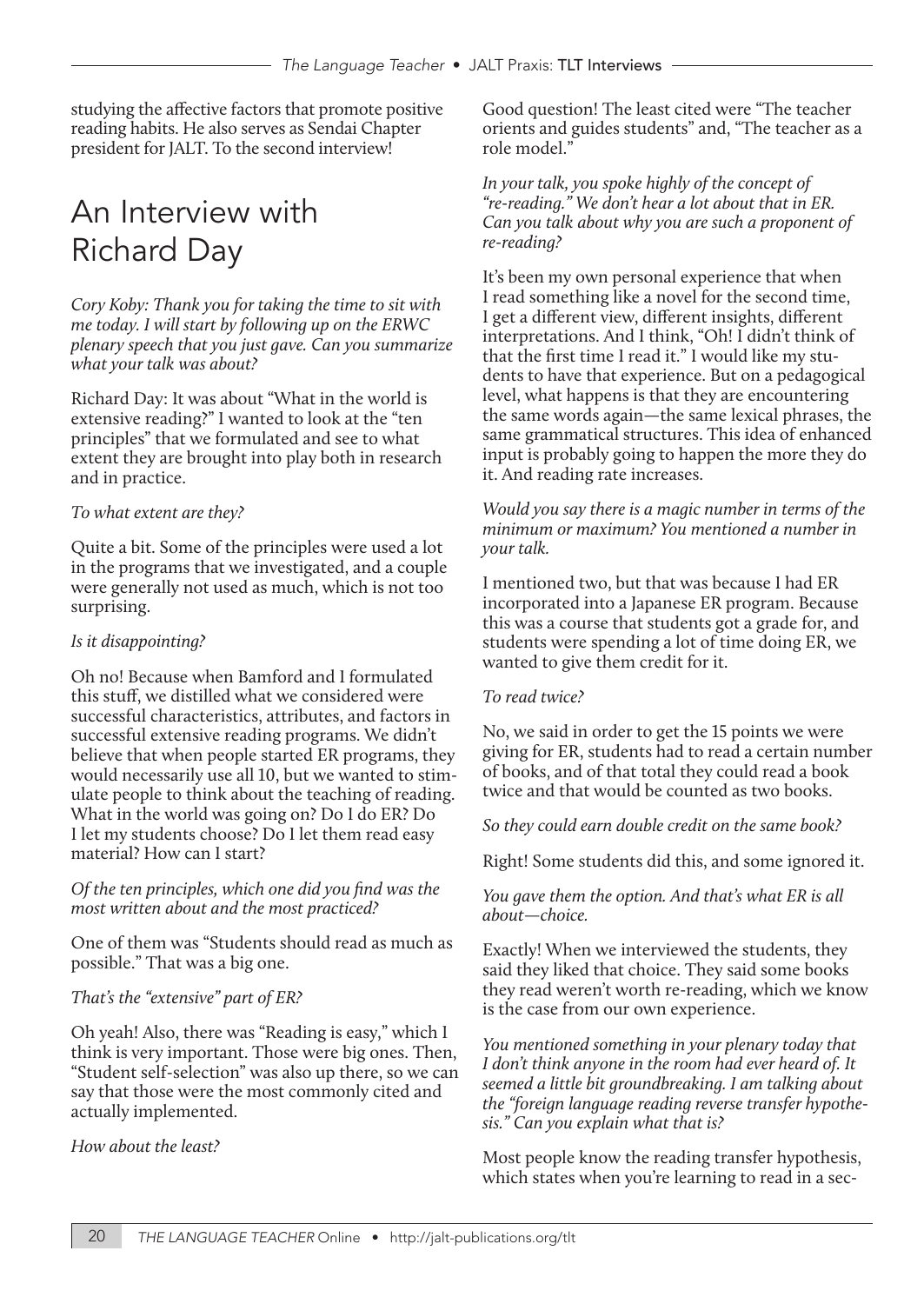ond language, L1 skills and strategies will transfer to the L2. I'm not sure that's totally true. So mine is, if you're not an L1 reader, and you're engaged in ER in the L2, and you get excited and enjoy it, you *may* start enjoying the pleasure and excitement of reading in your L1. It's transferring the affective feelings to the L1— from L2 to L1.

*You use the word "may" because it's still a hypothesis.*

Yes.

#### *But anecdotally, you believe you've witnessed it.*

Oh yes! I've got more evidence. I didn't mention it in this talk because this was ER, but students have told me that they didn't know anything about reading strategies in their L1. None! But now they transfer those reading strategies to the L1. There is no question about it!

#### *There's the reverse transfer, right there.*

Yes, because how much in our L1 have we been taught reading strategies?

#### *Some more than others…*

Some, but maybe not. You learn them in your L2 and you think, "Man, this is really good! I'm going to use it in my L1 reading." Therefore, I will continue to pursue both affective and strategy transfers.

#### *Very interesting. Why should ER be a part of a language education program?*

Well, it shouldn't be. It depends upon the goals of the program: What you want the program to do. If you say. "I want my students to become readers in the L2," then you should use ER.

#### *As opposed to intensive reading?*

Yes. Because there's been some nice research that shows that students who do ER will score just as well as students who do intensive reading programs where they answer comprehension questions and take tests. But students who do ER haven't done any of that; they take the same tests as the intensive group, they'll do just as well.

#### *They'll do as well? Then why ER?*

Why? Because of the affective. Would you as a teacher rather teach students who love to read and are excited about coming to class, or students who go through the motions because they have to?

*You spoke in your plenary about one young lady, way back when you were on your sabbatical teaching in a high school, and she came back after that weekend. Can you explain a little bit about the context of that story?*

Sure! I was teaching a reading course. I didn't call it intensive reading—it was a standard reading course. It was using a specially written book for third-year Japanese high school students. It was focused on answering comprehension questions. There was no translation, which was good because I couldn't do that. I was bored teaching it, and we were into our third or fourth week, and I thought, "Man, I can't see a whole semester of this. This is just terrible!" Then I thought more about it and I realized my students were not excited. They'd go through the motions. They'd do it because I asked them to do it. Then I thought to myself, "This is not right! I love reading, why don't *they* love reading?" So that's when I got some pleasure books, some interesting books, and brought them to class on a Friday afternoon. I said, "Here are some books. Take one that you like." That was just my idea. I had 35 students and I didn't know what they liked. I thought, maybe I'd have them select what they want, and they did. All that weekend I worried. I didn't know what was going to happen. I'd never heard of ER and didn't even know the term existed. The next Monday afternoon, one young lady comes into class waving a book with a huge smile on her face, "Sensei, sensei, I read a book!" I knew that I was onto something.

#### *So you say that you hadn't heard of ER. When did the term first come to your attention?*

Good question! About 1988. At that time, Julian Bamford was completing his MA and doing extension work at a university on the mainland. He asked me, well before this experience, to be a supervisor of a reading course he was doing. I was supervising him and we met up—he was in Tokyo and I was near Kobe. I told him about this experience with my student, and he said, "Have you heard of Extensive Reading?" and I said, "No, what is it?" So he introduced me to ER.

*It wasn't coined at that time by the two of you, but it was something that predates the two of you working together.*

Yeah, it was in the literature, but I was not aware of it. When he talked about it, I said, "That's what I'm doing!"

*So you just discovered it organically?*

Yeah. Accidentally.

**ARTICLES**